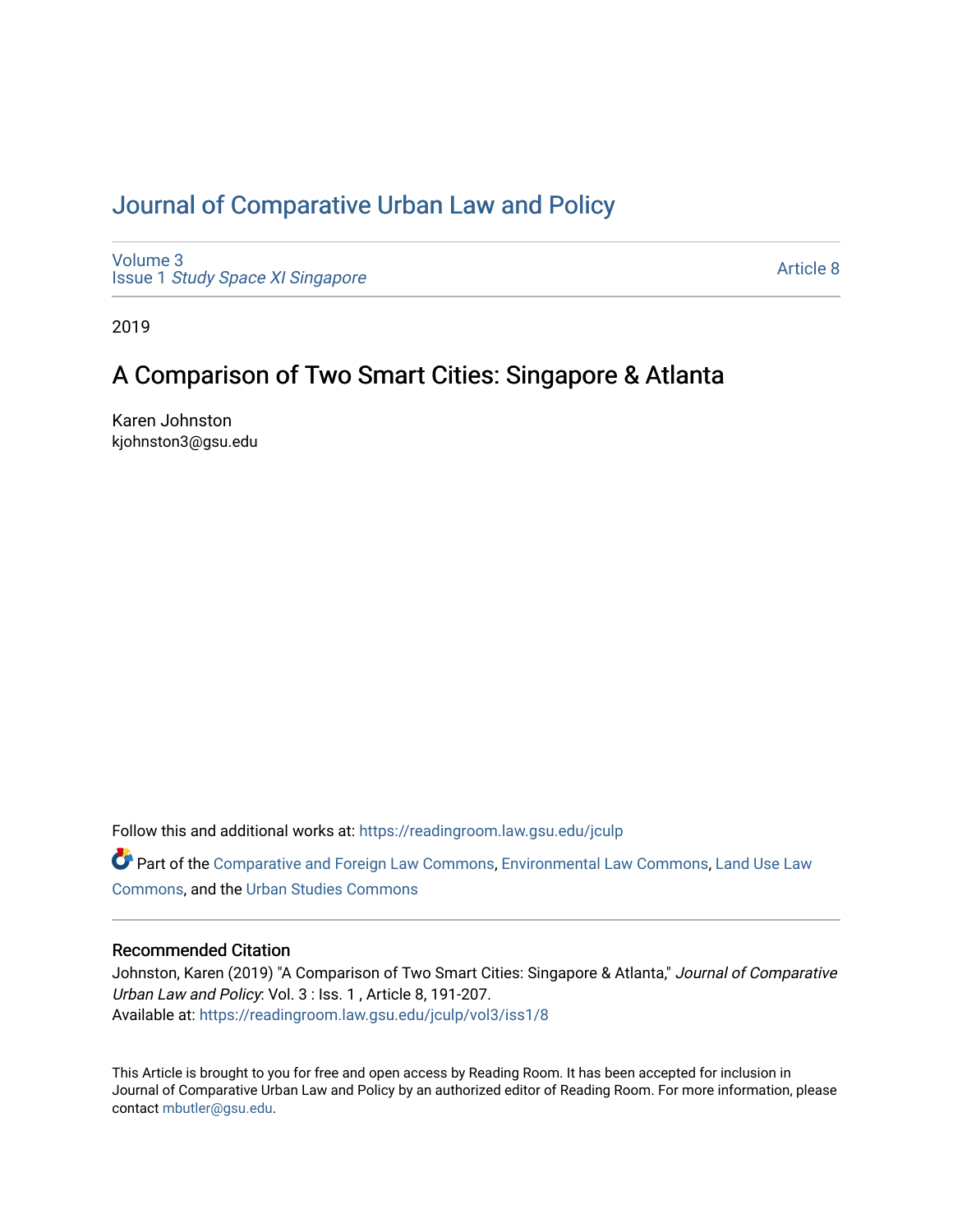# **A COMPARISON OF TWO SMART CITIES: SINGAPORE AND ATLANTA**

# **Karen Johnston\***

#### **INTRODUCTION**

Worldwide, we are experiencing a dramatic population shift from rural areas to city centers. In 1950, most of the world's population lived in rural areas, with only 30% residing in urban areas.<sup>1</sup> Today, 55% of the world's population lives in urban areas, and is expected to reach  $68\%$  by  $2050.^{32}$  There are now 33 megacities with populations of ten million or more around the world, and another six megacities are predicted by 2030 - Chicago, Bogotá, Luanda, Chennai, Baghdad, and Dar es Salaam.<sup>3</sup> This global urbanization trend is placing a myriad of burdens on cities, including but not limited to housing, transportation, infrastructure, environmental, economic and social burdens.

Simultaneously, we have entered the "Fourth Industrial Revolution," a term coined by the World Economic Forum's founder and executive chairman Klaus Schwab in his 2016 book by the same name. The unprecedented speed of technological innovations such as the Internet of Things(IoT), artificial intelligence (AI), machine learning, robotics, etc. are disrupting every industry and all aspects of daily life. But much like the industrial revolutions of the past shifted wealth, power and people, how nations, states and cities respond to this technological transformation will determine their ability to compete and thrive in this new era.

Becoming a smart city will require investments in high-speed fiber networks and smart city technologies to improve the delivery of services, a strategy for how data will be shared, managed and secured, and a smart city master plan to guide decision-making and investments. However, most importantly, becoming a

<sup>\*</sup>Karen Johnston is the Associate Director of the Center for the Comparative Study of Metropolitan Growth at Georgia State University College of Law in Atlanta, Georgia

<sup>&</sup>lt;sup>1</sup> *Population Facts: The speed of urbanization around the world*, United Nations Department of Economic and Social Affairs Population Division, No. 2018/1 (Dec. 2018) available at: [https://population.un.org/wup/Publications/Files/WUP2018-PopFacts\\_2018-1.pdf](https://population.un.org/wup/Publications/Files/WUP2018-PopFacts_2018-1.pdf)

<sup>2</sup> *2018 Revision of World Urbanization Prospects*, United Nations Department of Economic and Social Affairs (May 16, 2018) available at:

[https://www.un.org/development/desa/publications/2018-revision-of-world-urbanization](https://www.un.org/development/desa/publications/2018-revision-of-world-urbanization-prospects.html)[prospects.html](https://www.un.org/development/desa/publications/2018-revision-of-world-urbanization-prospects.html)

<sup>3</sup> Wood, J., *Here's what you need to know about the megacities of the future*, WORLD ECONOMIC FORUM, (Oct. 10, 2018) available at: [https://www.weforum.org/agenda/2018/10/these-are-the](https://www.weforum.org/agenda/2018/10/these-are-the-megacities-of-the-future/)[megacities-of-the-future/](https://www.weforum.org/agenda/2018/10/these-are-the-megacities-of-the-future/)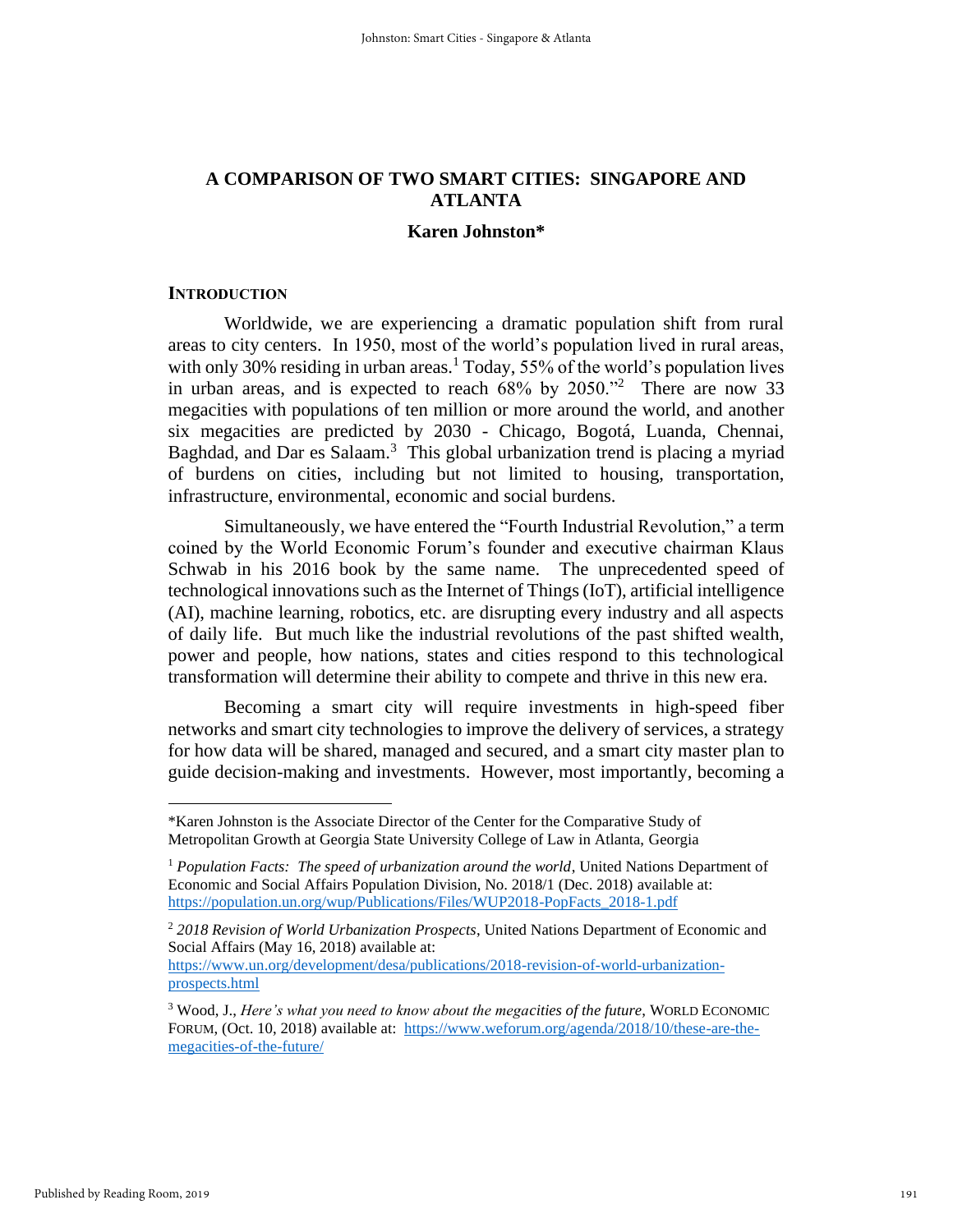smart city will require adopting new technology that meets the needs of its citizens, ensuring that cities do not lose sight of being inclusive, equitable and sustainable as they strive to be smart.

This paper will compare Singapore's top-ranked smart city strategy to Atlanta, Georgia, a city that does not make a top smart city ranking but boasts internationally recognized smart city projects.

# **SMART CITIES: A GROWING INDUSTRY**

What is a smart city? No single definition of a smart city exists, but as CNBC explains, a smart city is one that infuses technology into every aspect of its operations, including public transportation, IT connectivity, water, power supply, sanitation, solid waste management, urban mobility, e-governance, and citizen participation.<sup>4</sup> It is most often characterized as a place where sensors, meters, and other internet of things technologies collect data, analyze it, and even adapt/optimize to improve services. At the heart of a smart city is citizen involvement, an aspect Singapore has placed at the top of its smart city strategy.

Going hand-in-hand with the improved delivery of services, smart city innovations have the power to improve the daily life of people. A recent global study on smart cities conducted by Juniper Research addressed the unique question, "how can smart cities' technology and strategies be used to 'give back' time to citizens?"<sup>5</sup> Using four indices to evaluate cities - mobility, healthcare, public safety and productivity, the results of the study were significant. The study concluded that "smart cities have the potential to 'give back' each city dweller three working weeks' worth of time every year" or 125 hours; it was calculated that smart traffic systems could save residents 60 hours, public safety innovations could yield 35 hours, healthcare apps, telehealth, and improved administration could save nine hours, and improved productivity through apps and other digital innovations could save 21 hours.<sup>6</sup> In the hurried lives of the  $21<sup>st</sup>$  century, reclaiming 125 hours annually is an appealing prospect to most people, and will ultimately drive demand for smart cities both by citizens and corporations.

<sup>4</sup> *What is a Smart City*, CNBC INTERNATIONAL (Feb. 8, 2017) <https://www.youtube.com/watch?v=bANfnYDTzxE>

<sup>5</sup> *Smart Cities – What's in it for Citizens, Juniper Research,* [https://newsroom.intel.com/wp](https://newsroom.intel.com/wp-content/uploads/sites/11/2018/03/smart-cities-whats-in-it-for-citizens.pdf)[content/uploads/sites/11/2018/03/smart-cities-whats-in-it-for-citizens.pdf.](https://newsroom.intel.com/wp-content/uploads/sites/11/2018/03/smart-cities-whats-in-it-for-citizens.pdf) This study was sponsored by Intel.

<sup>6</sup> *Id.*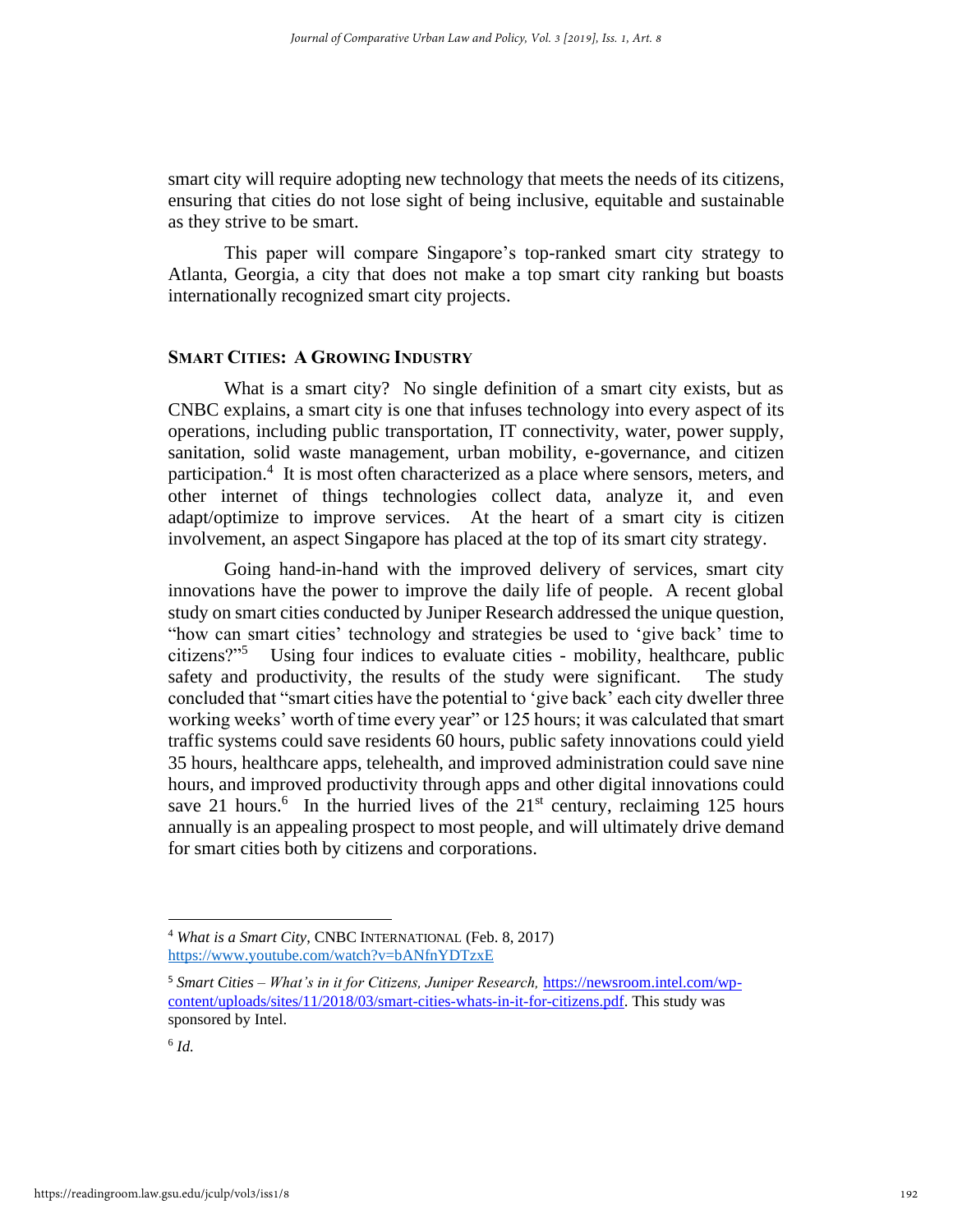It should come as no surprise then that smart city technology is a rapidly growing industry. The International Data Corporation (IDC) reports that "spending on smart cities initiatives is predicted to reach \$95.8 billion in 2019, an increase of 17.7% over 2018."<sup>7</sup> However, investment in smart city technologies varies greatly around the world. This year, Singapore is projected to invest over \$1 billion in smart cities programs, whereas only four U.S. cities – New York City, Los Angeles, Washington, D.C., and Chicago – are projected to spend more than \$300 million this year.<sup>8</sup>

As reported by IDC, the greatest spending in 2019 will occur for "initiatives related to data-driven public safety, intelligent transportation, and resilient energy and infrastructure; however, "economic development and civic engagement, and sustainable planning and administration will also see considerable investments."<sup>9</sup> Specifically, five uses comprise 34% of worldwide smart city spending in 2019: fixed visual surveillance, advanced public transit, smart outdoor lighting, intelligent traffic management, and connected back office; by 2020, intelligent traffic management solutions will exceed spending on smart outdoor lighting.<sup>10</sup>

# **SINGAPORE: A SMART CITY LEADER**

Singapore is a smart city leader. The IMD World Competitiveness Center indexed 102 global smart cities, ranking Singapore as number one and giving it the highest rating, AAA; Zurich was the only other city to receive the highest AAA rating.<sup>11</sup> IESE Cities in Motion Index 2019 ranks Singapore as the seventh smartest city in the world.<sup>12</sup> In November 2018, Smart City Expo World Congress awarded

<sup>7</sup> *IDC's Smart Cities Spending Guide Expands its Coverage to More than 100 Cities*, BUSINESS WIRE (Jan. 30, 2019) available at:

[https://www.businesswire.com/news/home/20190130005075/en/IDCs-Smart-Cities-Spending-](https://www.businesswire.com/news/home/20190130005075/en/IDCs-Smart-Cities-Spending-Guide-Expands-Coverage)[Guide-Expands-Coverage](https://www.businesswire.com/news/home/20190130005075/en/IDCs-Smart-Cities-Spending-Guide-Expands-Coverage)

<sup>8</sup> *Id.*

<sup>10</sup> *Id.*

<sup>11</sup> Pyzyk, K., *No US cities to make top 10 of global smart city ranking*, SMART CITIES DIVE (Oct. 4, 2019) [https://www.smartcitiesdive.com/news/no-us-cities-make-top-10-of-global-smart-city](https://www.smartcitiesdive.com/news/no-us-cities-make-top-10-of-global-smart-city-ranking/564330/)[ranking/564330/](https://www.smartcitiesdive.com/news/no-us-cities-make-top-10-of-global-smart-city-ranking/564330/)

<sup>&</sup>lt;sup>12</sup> IESE Cities in Motion Index 2019, <https://www.ieseinsight.com/doc.aspx?id=2204&ar=&idi=2&idioma=2>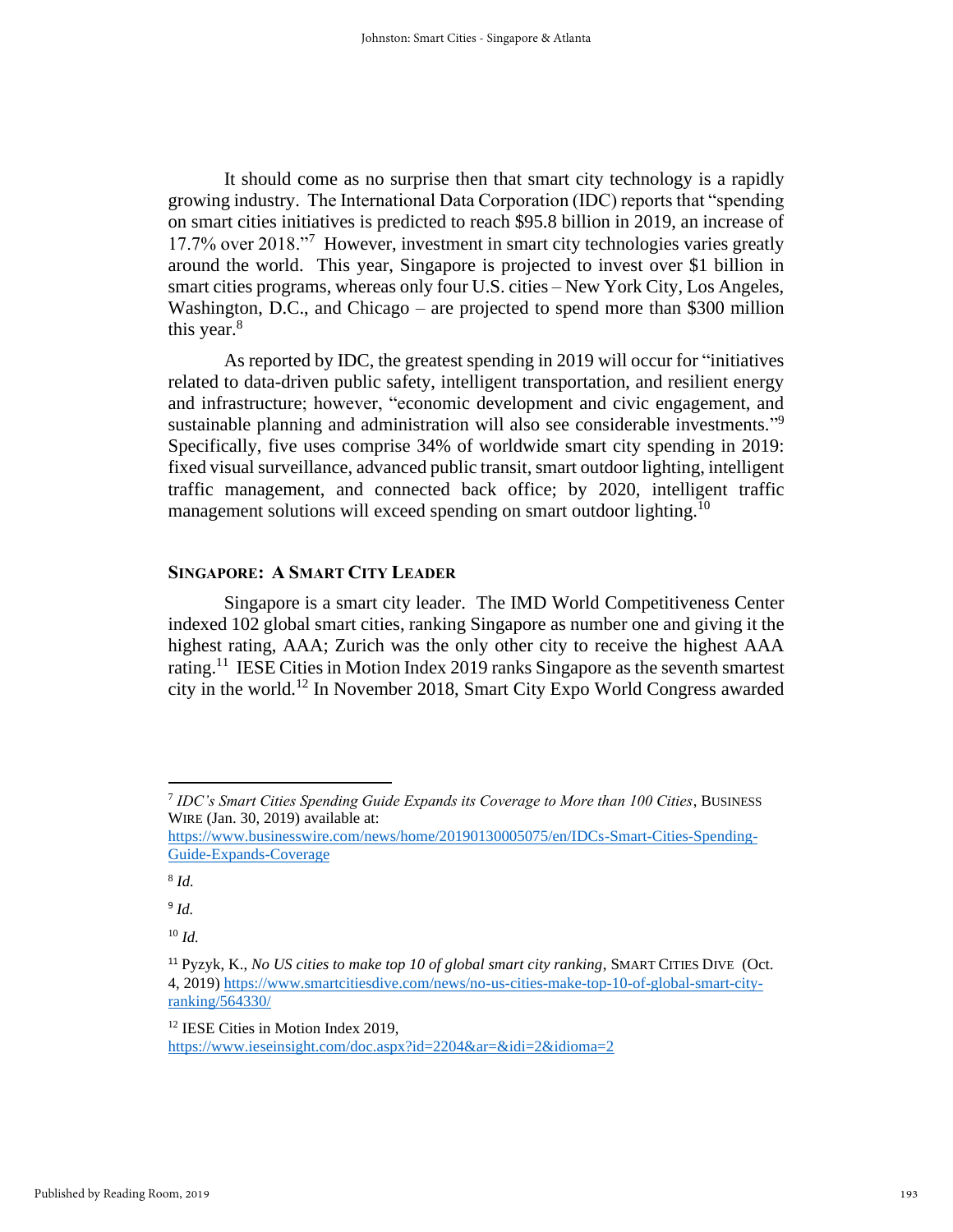Singapore the Smart City of  $2018$  title.<sup>13</sup> In the previously mentioned Juniper Research study, asking "how can smart cities' technology and strategies be used to 'give back' time to citizens," Singapore ranked number one in every index.<sup>14</sup> In the mobility index, Singapore's smart traffic solutions and strict car ownership policy enabled it to the garner the top spot. In healthcare, Singapore was recognized for its focus on using technology to better serve the elderly population. In the area of public safety, Singapore's use of smart video surveillance earned it the top spot. And lastly, in the area of productivity, Singapore ranked number one for its use of digital services, open data, and encouragement of technological innovations to improve city services.

Singapore's leading role in the smart cities movement should not be a surprise. For nearly forty years, Singapore has demonstrated it is not just adapting to technological developments, but rather is embracing them for competitive advantage. Beginning in the 1980s and 1990s with the adoption of three national master plans (National Computerisation Plan, National IT Plan, and IT2000), Singapore set its sights on creating government efficiencies through computer software, developing basic IT infrastructure and data networks, creating ecommerce frameworks, and expanding the tech talent pool.<sup>15</sup> Singapore continued to respond to the digital transformations occurring globally through the 2000s with three more national master plans (Infocomm 21, Connected Singapore, and Intelligent Nation); these plans, focused on infocommunications, led to increased integration of data, processes and services within the public and private sector.<sup>16</sup>

In November 2014, Singapore launched its Smart Nation initiative, seeking to build a "digital economy, digital government and digital society," driving transformation in "health, education, transport, urban solutions, and finance."<sup>17</sup> Under Smart Nation Singapore, the government has identified six key strategic

<sup>13</sup> *Singapore awarded as Smart City of 2018 at Smart City Expo World Congress* (Nov. 15, 2018) [http://www.smartcityexpo.com/en/the-event/media-center/press/-](http://www.smartcityexpo.com/en/the-event/media-center/press/-/prensa/detalle/13645836/singapore-smart-city-award-2018) [/prensa/detalle/13645836/singapore-smart-city-award-2018](http://www.smartcityexpo.com/en/the-event/media-center/press/-/prensa/detalle/13645836/singapore-smart-city-award-2018)

<sup>14</sup> *Smart Cities – What's in it for Citizens*, Juniper Research, [https://newsroom.intel.com/wp](https://newsroom.intel.com/wp-content/uploads/sites/11/2018/03/smart-cities-whats-in-it-for-citizens.pdf)[content/uploads/sites/11/2018/03/smart-cities-whats-in-it-for-citizens.pdf.](https://newsroom.intel.com/wp-content/uploads/sites/11/2018/03/smart-cities-whats-in-it-for-citizens.pdf)

<sup>15</sup> *Smart Nation: The Way Forward, Executive Summary*, Smart Nation and Digital Government Office, pg. 6[, https://www.smartnation.sg/docs/default-source/default-document-library/smart](https://www.smartnation.sg/docs/default-source/default-document-library/smart-nation-strategy_nov2018.pdf)[nation-strategy\\_nov2018.pdf](https://www.smartnation.sg/docs/default-source/default-document-library/smart-nation-strategy_nov2018.pdf)

<sup>16</sup> *Id.*

<sup>17</sup> *Id.* at 7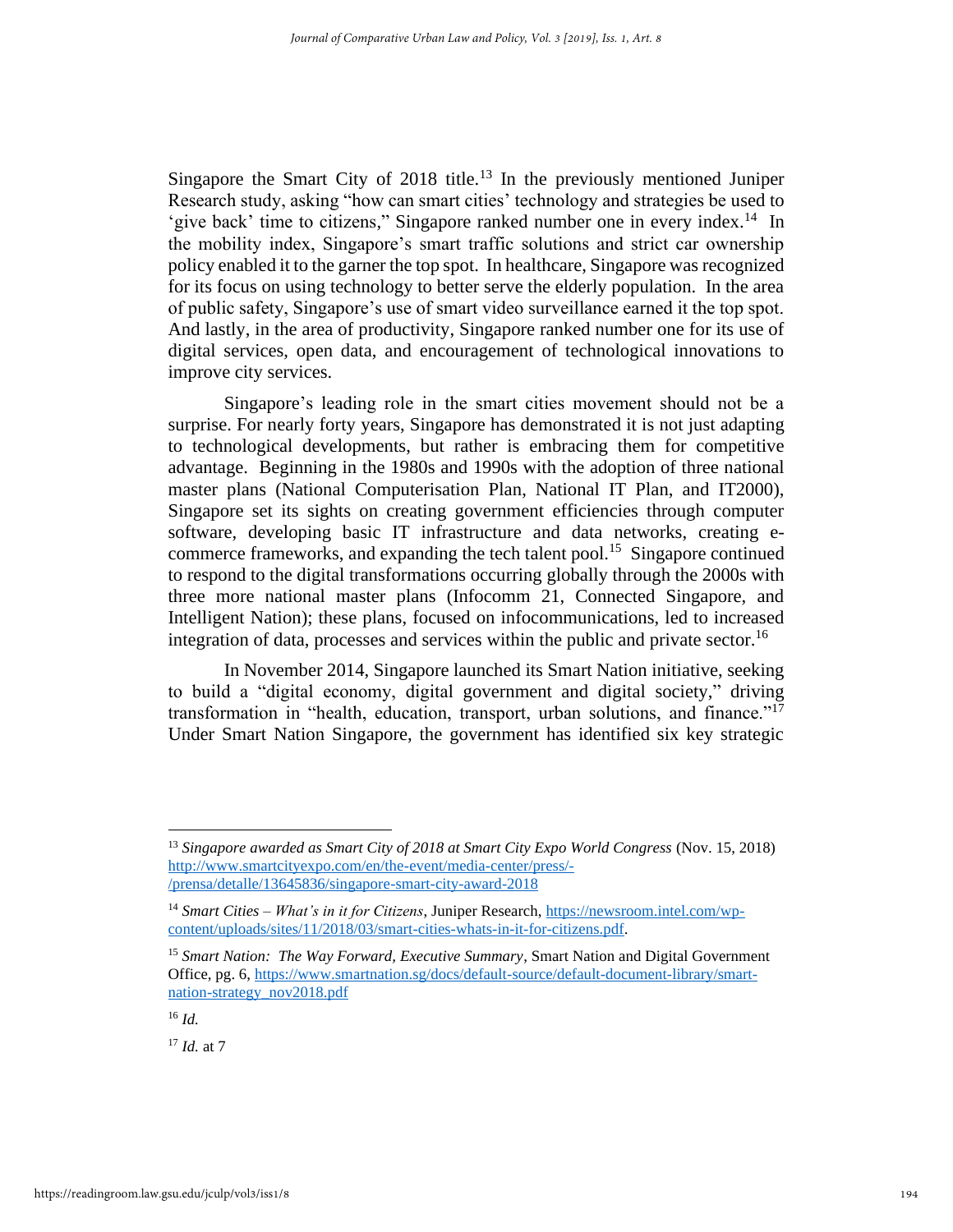national projects: CODEX, e-payments, moments of life initiative, national digital identify (NDI), smart nation sensor platform, and smart urban mobility.<sup>18</sup>

- CODEX, Core Operations Development Environment and eXchange, is a "digital platform that will enable the Government to deliver better digital services to citizens faster and more cost efficiently."<sup>19</sup>
- Singapore's focus on e-payments allows secure digital transactions without bank account information; participants register to receive payments through their mobile phone numbers or NRIC number (government issued ID number for Singapore citizens or permanent residents) and FIN number (government issued ID number for foreign individuals who work or reside in Singapore and hold a Work Pass Card). Started as PayNow for retail customers, digital transactions have now been expanded through PayNow Corporate to a wider variety of sectors such as businesses, corporations, and Singapore government agencies through their Unique Entity Number.<sup>20</sup>
- The Moments of Life Initiative is a digital platform designed to deliver information and services to Singaporeans at significant life milestones; for example, parents can register the birth of their child through the platform, and seniors can use the platform to find active aging programs or get information on government benefits. $2<sup>1</sup>$
- National Digital Identity (NDI) is currently being developed as "a digital identity system for Singapore residents and businesses to transact digitally with the government and private sector in a convenient and secure manner. $12^{2}$  As part of this project, the MyInfo platform, a "tell us once service" is being developed to store personal information for auto-form filling, eliminating the need for repetitive form-filling and verification documents for things like credit card applications, bank accounts and loans, and property transactions.<sup>23</sup>

<sup>&</sup>lt;sup>18</sup> Smart Nation Singapore, Strategic National Projects, [https://www.smartnation.sg/what-is-smart](https://www.smartnation.sg/what-is-smart-nation/initiatives/Strategic-National-Projects)[nation/initiatives/Strategic-National-Projects](https://www.smartnation.sg/what-is-smart-nation/initiatives/Strategic-National-Projects)

<sup>&</sup>lt;sup>19</sup> Smart Nation Singapore, Codex, [https://www.smartnation.sg/what-is-smart](https://www.smartnation.sg/what-is-smart-nation/initiatives/Strategic-National-Projects/codex)[nation/initiatives/Strategic-National-Projects/codex](https://www.smartnation.sg/what-is-smart-nation/initiatives/Strategic-National-Projects/codex)

<sup>20</sup> PayNow Fact Sheet, [https://abs.org.sg/docs/library/paynow\\_factsheet.pdf](https://abs.org.sg/docs/library/paynow_factsheet.pdf)

<sup>21</sup> Moments of Life Initiative, [https://www.smartnation.sg/what-is-smart](https://www.smartnation.sg/what-is-smart-nation/initiatives/Strategic-National-Projects/moments-of-life-initiative)[nation/initiatives/Strategic-National-Projects/moments-of-life-initiative](https://www.smartnation.sg/what-is-smart-nation/initiatives/Strategic-National-Projects/moments-of-life-initiative)

<sup>&</sup>lt;sup>22</sup> National Digital Identity (NDI), [https://www.smartnation.sg/what-is-smart](https://www.smartnation.sg/what-is-smart-nation/initiatives/Strategic-National-Projects/national-digital-identity-ndi)[nation/initiatives/Strategic-National-Projects/national-digital-identity-ndi](https://www.smartnation.sg/what-is-smart-nation/initiatives/Strategic-National-Projects/national-digital-identity-ndi)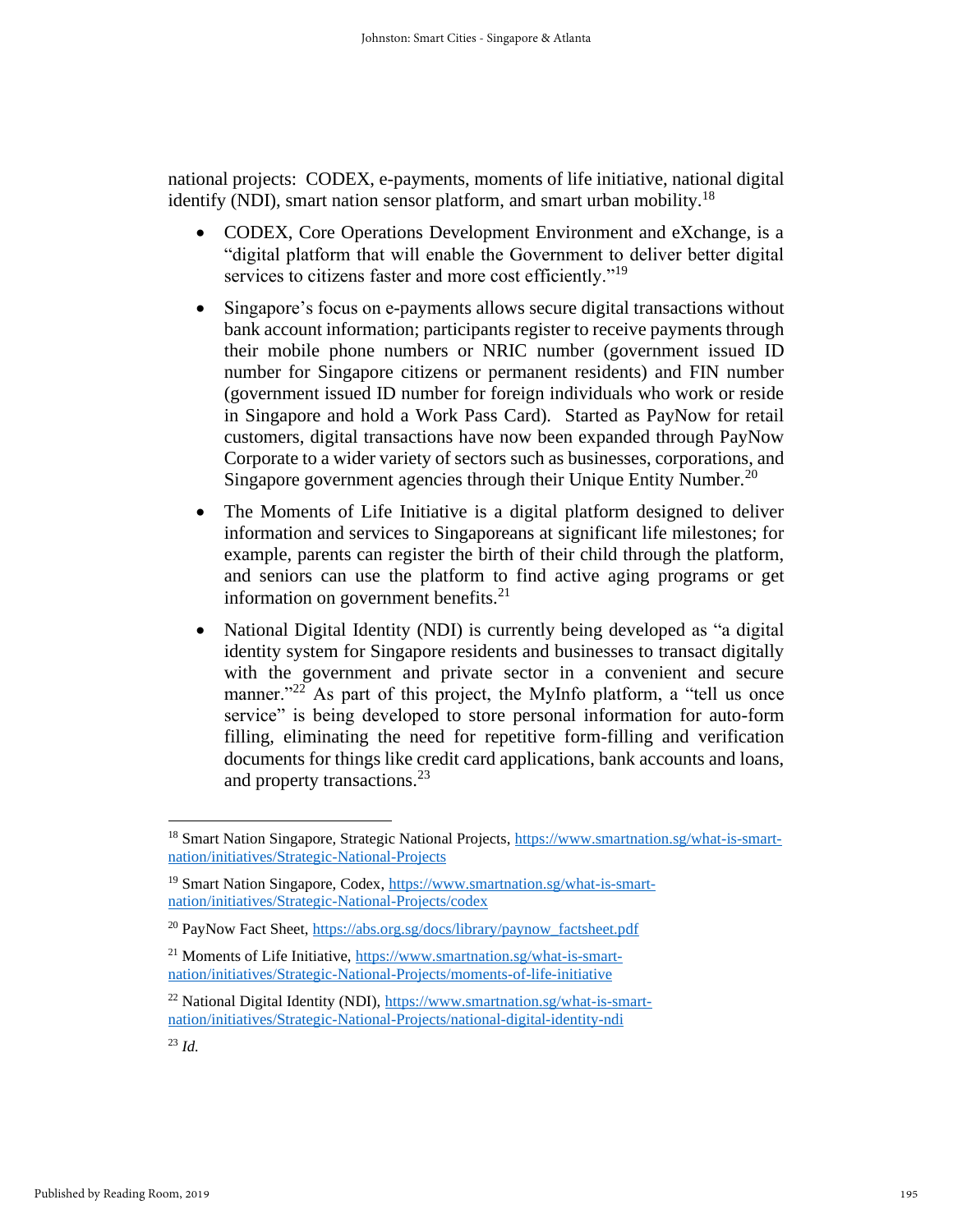- The Smart Nation Sensor Platform seeks to "improve municipal services, city-level operations, planning and security" through the use of sensors and data collection.<sup>24</sup> Sensors are already widely used throughout Singapore, collecting a variety of urban data: monitoring air quality, traffic and pedestrian movement, water usage, energy usage, and even inside the homes of elderly residents.<sup>25</sup>
- Smart Urban Mobility seeks to use technology to improve public transportation and reduce demand for cars.<sup>26</sup> Examples of projects include autonomous shuttles as a mobility solution, particularly for the elderly or disabled; contactless, e-payments for transit fare; and on-demand shuttles.<sup>27</sup>

In June 2018, Singapore's Digital Government Blueprint was published, defining how the government and its public officers will create a digital government that supports its citizens and businesses, advancing the Smart Nation Initiative. Singapore is guided by the vision to be a government that is "digital to the core, and serves with heart," defined as:

- Digital to the Core using "data, connectivity and computing decisively to re-engineer business processes, re-architect technology infrastructure and transform services for citizens, businesses, and public officers;"
- Serves with Heart automating "processes where possible so we can better serve citizens with a personal touch in a way that enriches the experience.<sup>728</sup>

At the center of all of Singapore's smart city strategies are its citizens. This fact is further evident in Singapore's Digital Readiness Blueprint, a roadmap developed by the Singapore government's Ministry of Communications and Information (MCI) to help Singaporeans "get digitally ready" through four main strategies: 1) expand and enhance digital access for inclusivity; 2) infuse digital

<sup>&</sup>lt;sup>24</sup> Smart Nation Sensor Platform, [https://www.smartnation.sg/what-is-smart](https://www.smartnation.sg/what-is-smart-nation/initiatives/Strategic-National-Projects/smart-nation-sensor-platform)[nation/initiatives/Strategic-National-Projects/smart-nation-sensor-platform](https://www.smartnation.sg/what-is-smart-nation/initiatives/Strategic-National-Projects/smart-nation-sensor-platform)

<sup>25</sup> Poon, L., *Singapore, City of Sensors*, CITYLAB (Apr. 21, 2017) <https://www.citylab.com/life/2017/04/singapore-city-of-sensors/523392/>

<sup>&</sup>lt;sup>26</sup> Smart Urban Mobility, [https://www.smartnation.sg/what-is-smart-nation/initiatives/Strategic-](https://www.smartnation.sg/what-is-smart-nation/initiatives/Strategic-National-Projects/smart-urban-mobility)[National-Projects/smart-urban-mobility](https://www.smartnation.sg/what-is-smart-nation/initiatives/Strategic-National-Projects/smart-urban-mobility)

<sup>&</sup>lt;sup>27</sup> Transport,<https://www.smartnation.sg/what-is-smart-nation/initiatives/Transport>

<sup>28</sup> *Digital Government Blueprint Summary*, [https://www.tech.gov.sg/files/digital](https://www.tech.gov.sg/files/digital-transformation/dgb_summary_june2018.pdf)[transformation/dgb\\_summary\\_june2018.pdf](https://www.tech.gov.sg/files/digital-transformation/dgb_summary_june2018.pdf)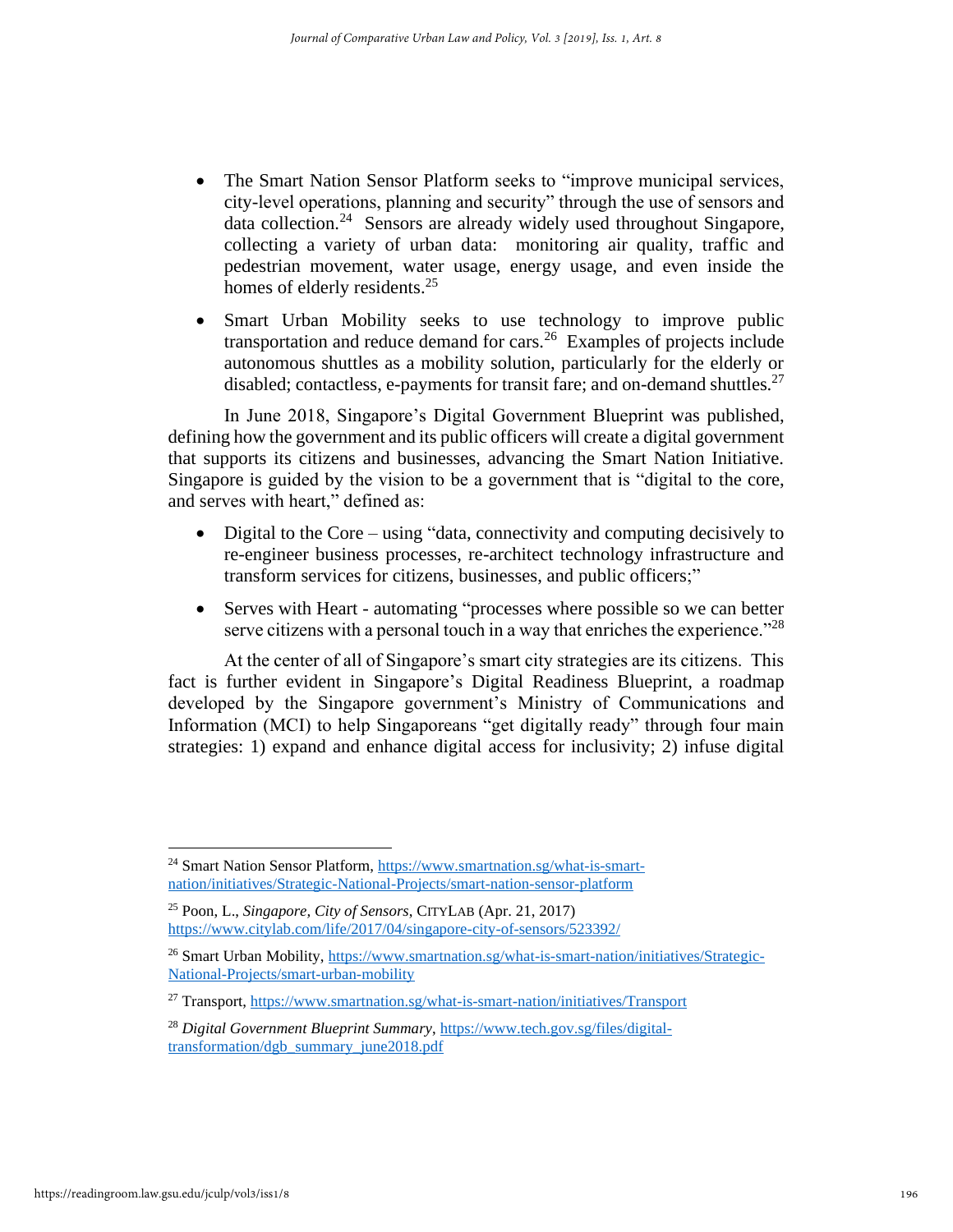literacy into national consciousness; 3) empower community and businesses to drive widespread adoption of technology; 4) promote digital inclusion by design.<sup>29</sup>

Examples of Singapore's smart city innovations abound; however, a few projects stand out for their innovation and impact on Singapore – Marina Barrage, a flood control system that also plays an important role in Singapore's water independence and the city-state's extensive police surveillance program that helps Singapore maintain its status as one of the safest cities in the world.

Marina Barrage, designed as a flood control system, is also Singapore's 15<sup>th</sup> reservoir. It was created by the construction of a dam across the Marina Channel, and is fed by five rivers: Kallang River, Geylang River, Singapore River, Rochor Canal and Stamford Canal. The idea of constructing a dam first emerged after a devastating monsoon in 1978 that dropped 20 inches of water in one day; the flooding was so severe that more than one thousand people were evacuated from their homes and seven died.<sup>30</sup> Marina Barrage took decades to plan and required cleaning up the nation's polluted rivers as a first step; however, it only took three years to construct (2005-2008) at a cost of \$226 million Singapore dollars.<sup>31</sup> Today, Marina Barrage prevents floods in low-lying areas of the city including Chinatown, Boat Quay, Jalan Besar, Geylang, and Shenton Way.<sup>32</sup> The barrage has nine crest gates that can release stormwater to the sea during low tide, and seven drainage pumps to drain excess water from the reservoir during high tide.<sup>33</sup> Relying on a large network of sensors to feed data into the Operational Management System (OMS), a real-time modelling platform, operators of Marina Barrage are given strategies to deal with storm events based on actual rainfall, water levels in drains, canals and reservoirs and water flow in the catchment area.<sup>34</sup> Furthermore, its catchment area of 10,000 hectares comprises one-sixth of the island, and has played

<sup>31</sup> *Id.*

<sup>32</sup> *Id.*

<sup>29</sup> *Digital Readiness Blueprint*[, https://www.mci.gov.sg/en/portfolios/digital-readiness/digital](https://www.mci.gov.sg/en/portfolios/digital-readiness/digital-readiness-blueprint)[readiness-blueprint](https://www.mci.gov.sg/en/portfolios/digital-readiness/digital-readiness-blueprint)

<sup>30</sup> En, S., *The Big Read: A decade on, Marina Barrage is now key to S'pore's water management*, TODAY (Mar. 17, 2018) [https://www.todayonline.com/singapore/big-read-mere-idea-icon-marina](https://www.todayonline.com/singapore/big-read-mere-idea-icon-marina-barrage-10-years)[barrage-10-years](https://www.todayonline.com/singapore/big-read-mere-idea-icon-marina-barrage-10-years)

<sup>34</sup> *Innovation in Water Singapore*, An R&D publication of PUB, Singapore's National Water Agency, Volume 8 (June 2016)

[https://www.pub.gov.sg/Documents/PUB\\_Innovation%20in%20Water%20Singapore%2008\\_web](https://www.pub.gov.sg/Documents/PUB_Innovation%20in%20Water%20Singapore%2008_web%20%2016%20June%202016.pdf) [%20%2016%20June%202016.pdf](https://www.pub.gov.sg/Documents/PUB_Innovation%20in%20Water%20Singapore%2008_web%20%2016%20June%202016.pdf)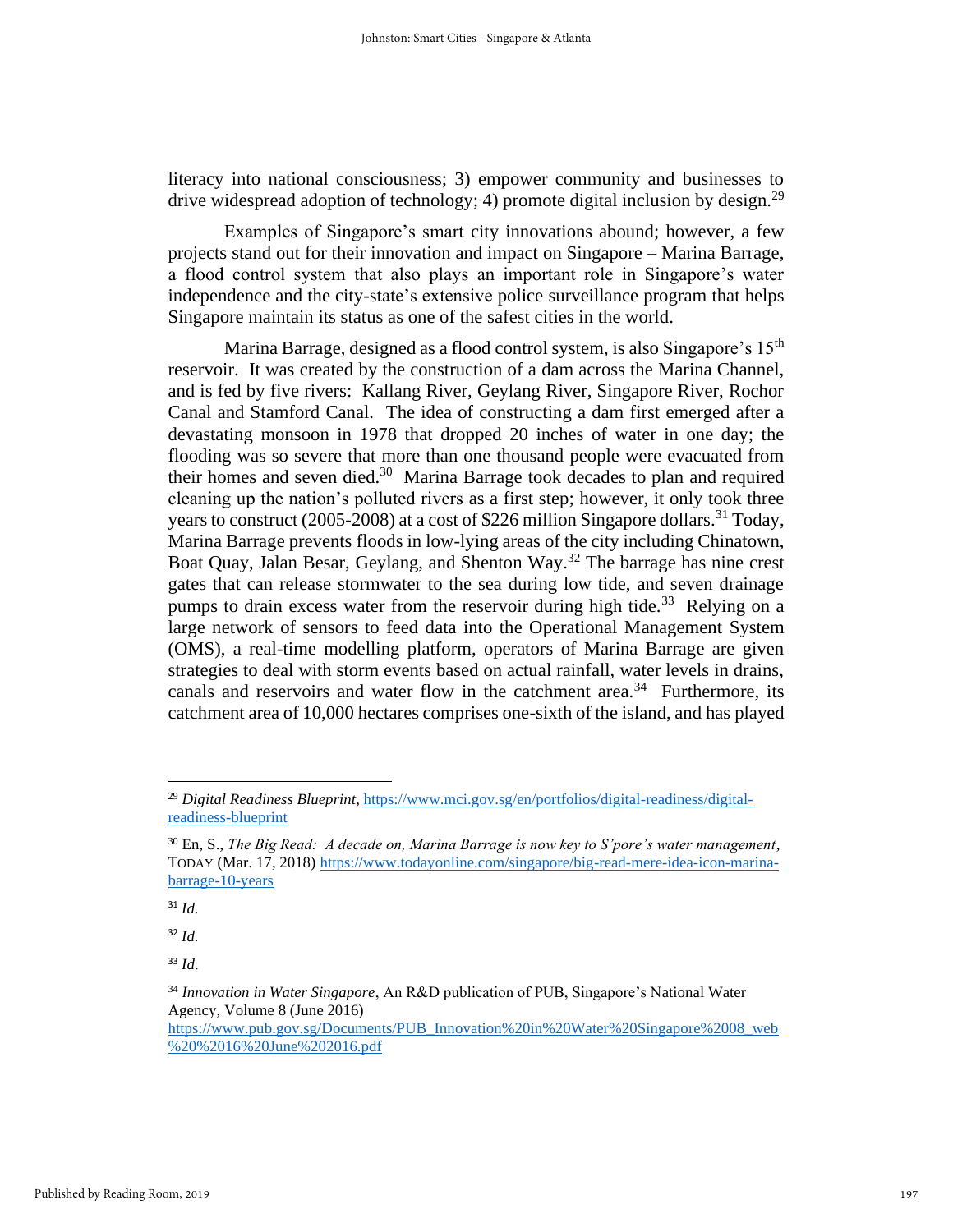an integral role in the nation's water independence.<sup>35</sup> Marina Barrage is also an amenity to the community, enabling recreational activities on both the water and the green roof of the pump station, serving over 15 million people since opening.<sup>36</sup> The site also boasts the Sustainable Singapore Gallery, a museum that provides hands-on learning about Singapore's sustainability initiatives.

Singapore is one of the safest cities in the world, despite a slight increase in crimes due to scams. Singapore reports that in 2018 it experienced 165 days with no cases of snatch theft, housebreaking and robbery combined; the rates are even higher when evaluating each crime type individually – snatch theft (322 days free), housebreaking (227 days) and robbery (303 days).<sup>37</sup> Why is Singapore so safe? It is a highly surveilled nation. In a recent study by technology research company Comparitech comparing the number of government and privately owned cameras in 120 major cities around the world, Singapore ranked eleventh in the world with 86,000 cameras for 5.6 million people, or 15.25 cameras per 1000 people.<sup>38</sup> Singapore's cameras also have features such as pan-tilt-zoom functions, and 360 degree views.<sup>39</sup> Furthering the city-state's surveillance efforts, in April 2018, the Lamppost as a Platform (LaaP) pilot project was announced, which uses facial recognition software with surveillance cameras on 100,000 lampposts, enabling the city to "perform crowd analytics and support anti-terror operations."<sup>40</sup> Singapore is also conducting a one-year pilot on the use of drones equipped with thermal

<sup>35</sup> En, S., *The Big Read: A decade on, Marina Barrage is now key to S'pore's water management*, TODAY (Mar. 17, 2018) [https://www.todayonline.com/singapore/big-read-mere-idea-icon-marina](https://www.todayonline.com/singapore/big-read-mere-idea-icon-marina-barrage-10-years)[barrage-10-years](https://www.todayonline.com/singapore/big-read-mere-idea-icon-marina-barrage-10-years)

<sup>36</sup> *Id.*

<sup>37</sup> *Annual Crime Brief 2018*, Singapore Police Force[, https://www.police.gov.sg/news-and](https://www.police.gov.sg/news-and-publications/statistics)[publications/statistics](https://www.police.gov.sg/news-and-publications/statistics)

<sup>38</sup> Lin, J., *Singapore is 11th most-surveilled city in the world – but it doesn't even come close to China: Report*, BUSINESS INSIDER SINGAPORE (Aug. 20, 2019) [https://www.businessinsider.sg/singapore-is-the-11th-most-surveilled-city-in-the-world-but-it](https://www.businessinsider.sg/singapore-is-the-11th-most-surveilled-city-in-the-world-but-it-doesnt-even-come-close-to-china-report/)[doesnt-even-come-close-to-china-report/](https://www.businessinsider.sg/singapore-is-the-11th-most-surveilled-city-in-the-world-but-it-doesnt-even-come-close-to-china-report/)

<sup>39</sup> Baharudin, H., *More police cameras to be installed to keep Singapore safer*, THE NEWS PAPER (Sept. 9, 2017) [https://www.tnp.sg/news/singapore/more-police-cameras-be-installed-keep](https://www.tnp.sg/news/singapore/more-police-cameras-be-installed-keep-singapore-safer)[singapore-safer](https://www.tnp.sg/news/singapore/more-police-cameras-be-installed-keep-singapore-safer)

<sup>40</sup> Aravindan, A. and Geddie, J., *Singapore to test facial recognition on lampposts, stoking privacy fears*, REUTERS (Apr. 13, 2018) [https://www.reuters.com/article/us-singapore](https://www.reuters.com/article/us-singapore-surveillance/singapore-to-test-facial-recognition-on-lampposts-stoking-privacy-fears-idUSKBN1HK0RV?utm_source=applenews)[surveillance/singapore-to-test-facial-recognition-on-lampposts-stoking-privacy-fears](https://www.reuters.com/article/us-singapore-surveillance/singapore-to-test-facial-recognition-on-lampposts-stoking-privacy-fears-idUSKBN1HK0RV?utm_source=applenews)[idUSKBN1HK0RV?utm\\_source=applenews](https://www.reuters.com/article/us-singapore-surveillance/singapore-to-test-facial-recognition-on-lampposts-stoking-privacy-fears-idUSKBN1HK0RV?utm_source=applenews)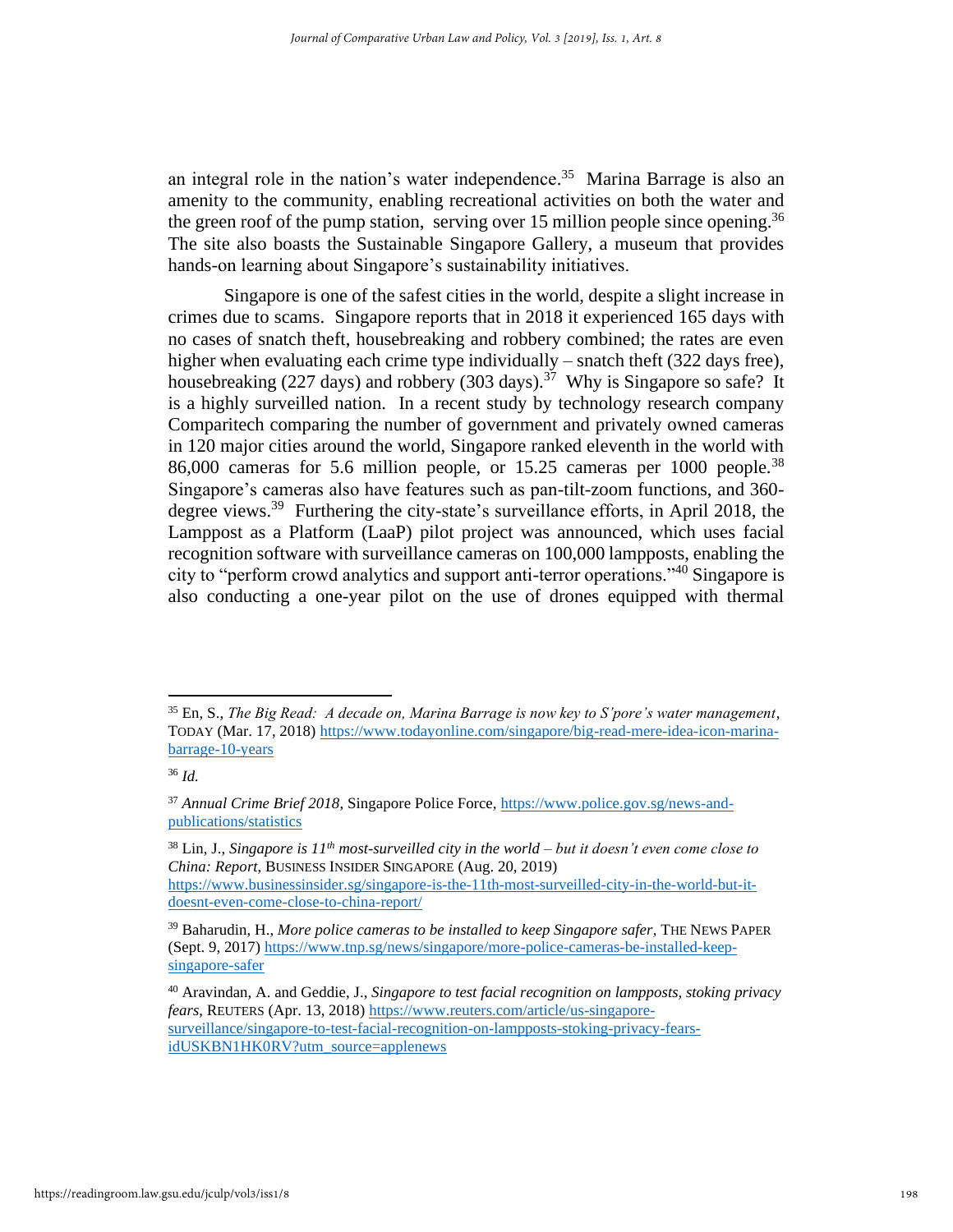imaging to assist in aerial surveillance.<sup>41</sup> Singapore is also exploring smart glasses, a form of wearable technology, for its police officers; smart glasses would provide the officers with facial recognition analytics on the spot. $42$ 

# **ATLANTA'S SMART CITY SOLUTIONS**

Although you will not find Atlanta at the top of any smart city list, like Singapore, the city is adopting smart city solutions that are garnering international attention. Three recent projects include the North Avenue Smart Corridor, the city's extensive camera network, and the first biometric terminal at a U.S. airport.

In 2017, Atlanta announced its first smart city transportation project - the North Avenue Smart Corridor, a 2.3-mile project running along North Avenue from the Georgia Tech campus at Northside Drive to Freedom Parkway just past Ponce City Market. The \$3 million project funded by the Renew Atlanta Infrastructure Bond was designed to ease congestion and improve safety along North Avenue, a street that carries 29,000 cars a day and had a crash rate three times higher than the state average for similar corridors.<sup>43</sup> Along the corridor, smart city technologies "facilitate and promote safety for pedestrian and bicycle traffic; use the latest technology adaptive traffic signals for a safer, more efficient flow of bus and vehicular traffic in real time conditions and prioritize fire engines and ambulances traveling along the corridor on emergency response calls."<sup>44</sup> For example, the adaptive traffic signals monitor the traffic congestion in real-time, and allow the traffic light timing to be adjusted to move cars more efficiently through the corridor; surveillance cameras also allow traffic lights to adjust to pedestrians crossing the street, delaying the change to a green light;<sup>45</sup> a newly created travel safely app that can be downloaded to smart phones provides audible warnings of upcoming dangers identified through networking to intersections, school beacons, and other

<sup>41</sup> Co, C., *Singapore police roll out drone-equipped surveillance vehicles*, CHANNEL NEWS ASIA (Apr. 11, 2019) [https://www.channelnewsasia.com/news/singapore/police-drone-security-aerial](https://www.channelnewsasia.com/news/singapore/police-drone-security-aerial-surveillance-vans-singapore-11432160)[surveillance-vans-singapore-11432160](https://www.channelnewsasia.com/news/singapore/police-drone-security-aerial-surveillance-vans-singapore-11432160)

<sup>43</sup> Levine, B., *Atlanta's Smart Corridor to Serve as "Living Lab" for Smart Transportation*, GOVERNMENT TECHNOLOGY (Oct. 13, 2017) [https://www.govtech.com/civic/Atlantas-Smart-](https://www.govtech.com/civic/Atlantas-Smart-Corridor-to-Serve-as-Living-Lab-for-Smart-Transportation.html)[Corridor-to-Serve-as-Living-Lab-for-Smart-Transportation.html](https://www.govtech.com/civic/Atlantas-Smart-Corridor-to-Serve-as-Living-Lab-for-Smart-Transportation.html)

<sup>44</sup> *City of Atlanta and Georgia Institute of Technology Announce Expanded Research Partnership for Smart City Initiatives*, City of Atlanta Press Release (Aug. 24, 2017) <https://www.atlantaga.gov/Home/Components/News/News/7105/1338?backlist=%2F>

<sup>45</sup> Wickert, D., *Atlanta's 'smart' North Avenue sports the latest traffic technology*, ATLANTA JOURNAL CONSTITUTION (Sept. 14, 2017) [https://www.ajc.com/news/local-govt--politics/atlanta](https://www.ajc.com/news/local-govt--politics/atlanta-smart-north-avenue-sports-the-latest-traffic-technology/iVY4eUnVTJHipSa03CzSTJ/)[smart-north-avenue-sports-the-latest-traffic-technology/iVY4eUnVTJHipSa03CzSTJ/](https://www.ajc.com/news/local-govt--politics/atlanta-smart-north-avenue-sports-the-latest-traffic-technology/iVY4eUnVTJHipSa03CzSTJ/)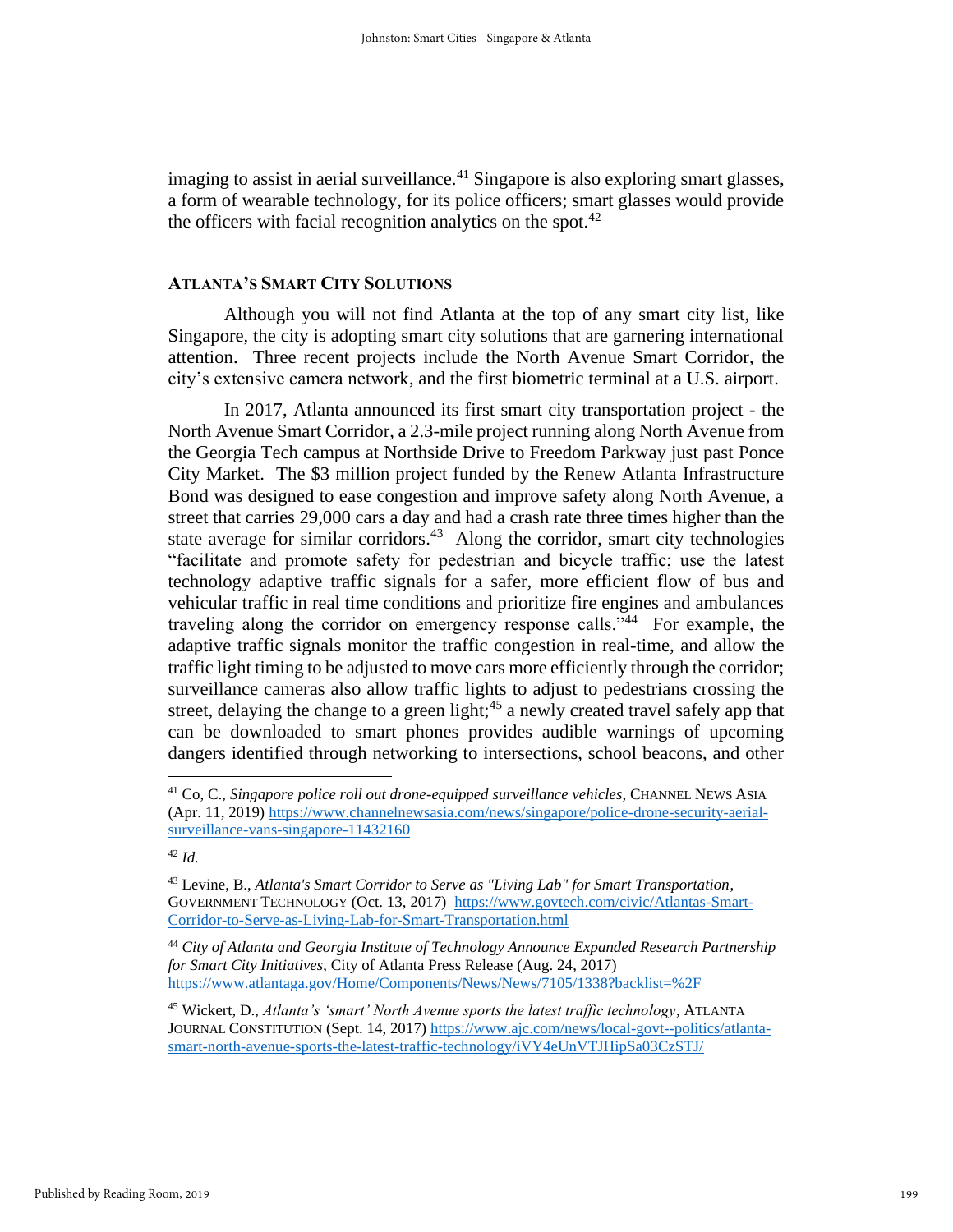roadway users.<sup>46</sup> The North Avenue Smart Corridor has been a tremendous success proving that technology can improve street safety – accidents along the corridor have been reduced by 25 percent.<sup>47</sup>

The North Avenue Smart Corridor Project has received numerous awards, including the National Recognition Award from the American Council of Engineering Companies 2018 Engineering Excellence Awards competition; State Award Winner, Technology Systems by ACEC at the 2018 EEA State Competition; 2017 Project of Significance Award from the Georgia Intelligent Transportation Society; and the ACEC People's Choice Award.<sup>48</sup> At the Smart City Expo World Congress in 2018, the North Atlanta Avenue Smart Corridor Project received the Mobility Award, one of seven awards given; Singapore was awarded the Smart City of 2018 award.<sup>49</sup>

Atlanta is well-known for its traffic congestion problems. In April 2019, *U.S. News & World Report* released the "Best Places to Live" ranking, which utilizes a survey to evaluate several factors such as quality of life, commute times, job market, etc. Atlanta, Georgia ranked number 6 for the worst commute time in the country, with an average commute time of 31.4 minutes;  $50$  it ranked number 57 for "Best Places to Live," ranking far below competitor cities such as Austin, Texas (#1), Raleigh/Durham, North Carolina (#10), Nashville, Tennessee (#15), Charlotte, North Carolina  $(\#20)$ , and Dallas-Fort Worth, Texas  $(\#21).$ <sup>51</sup> Furthermore, in February 2019, INRIX Research released a "Global Traffic Scorecard,"<sup>52</sup> ranking more than 200 cities in 38 countries based on congestion and mobility; the scorecard is based on big data collected from 300 million sources

<sup>46</sup> Travel Safely,<https://travelsafelyapp.com/how-it-works/>

<sup>47</sup> *One Year Later: North Avenue Smart Corridor*, Georgia Tech Institute for People and Technology (Oct. 29, 2018) [http://ipat.gatech.edu/news/one-year-later-north-avenue-smart](http://ipat.gatech.edu/news/one-year-later-north-avenue-smart-corridor)[corridor](http://ipat.gatech.edu/news/one-year-later-north-avenue-smart-corridor)

<sup>48</sup> Miller, P., *Atlanta North Avenue Smart Corridor Earns national recognition award*, ATLANTA JOURNAL CONSTITUTION (Mar. 1, 2018) available at[: https://www.ajc.com/news/local/atlanta](https://www.ajc.com/news/local/atlanta-north-avenue-smart-corridorearns-national-recognition-award/i6D6DSos5T8OunRWD1dS1K/)[north-avenue-smart-corridorearns-national-recognition-award/i6D6DSos5T8OunRWD1dS1K/](https://www.ajc.com/news/local/atlanta-north-avenue-smart-corridorearns-national-recognition-award/i6D6DSos5T8OunRWD1dS1K/)

<sup>49</sup> *Seven awards were announced last evening at the leading international summit on smart cities* (Nov. 15, 2018) [http://www.smartcityexpo.com/en/the-event/media-center/press/-](http://www.smartcityexpo.com/en/the-event/media-center/press/-/prensa/detalle/13645836/singapore-smart-city-award-2018) [/prensa/detalle/13645836/singapore-smart-city-award-2018](http://www.smartcityexpo.com/en/the-event/media-center/press/-/prensa/detalle/13645836/singapore-smart-city-award-2018)

<sup>50</sup> Hess, A., *The 10 cities with the worst commutes, according to U.S. News* (Apr. 9, 2019) available at: [https://www.cnbc.com/2019/04/09/the-10-cities-with-the-worst-commutes-according](https://www.cnbc.com/2019/04/09/the-10-cities-with-the-worst-commutes-according-to-us-news.html)[to-us-news.html](https://www.cnbc.com/2019/04/09/the-10-cities-with-the-worst-commutes-according-to-us-news.html) 

<sup>51</sup> *125 Best Places to Live in the USA*, U.S. NEWS & WORLD REPORT [https://realestate.usnews.com/places/rankings/best-places-to-live?src=usn\\_pr](https://realestate.usnews.com/places/rankings/best-places-to-live?src=usn_pr)

<sup>52</sup> *INRIX Global Traffic Scorecard*, INRIX (Feb. 2019) available for download at:<http://inrix.com/>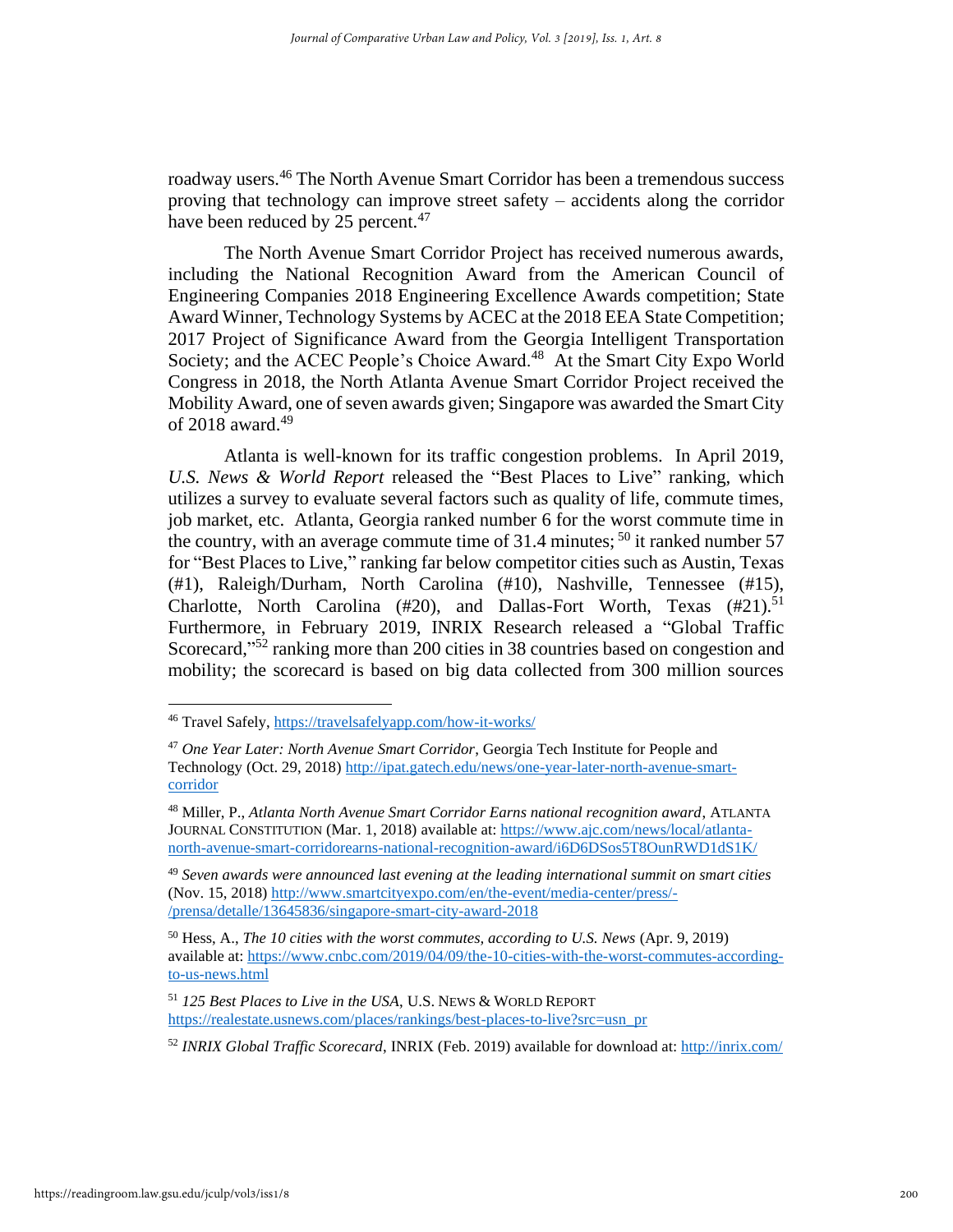covering 90% of the world's roads across 80 countries. Although Atlanta did not rank in INRIX's list of the "Top 25 Most Congested Cities in the World," it did rank number 11 on the list of the "Top 25 Most Congested Cities in the U.S.," with 108 hours lost per commuter in congestion. Interestingly, Singapore ranked number 14 on the "Top 25 Most Congested Cities in the World" list with 105 hours lost per commuter in congestion, reportedly due to its population. As Atlanta seeks to remedy its traffic congestion problems and improve its reputation on this front, smart city transportation solutions present a real opportunity.

Another significant component of Atlanta's Smart City Strategy is its vast network of closed circuit television (CCTV) cameras, used for both smart transportation solutions as well as crime fighting and prevention, and public safety. In the previously mentioned Comparitech study, Atlanta was determined to be the most heavily surveilled city in the United States, ranking number ten in the world (just ahead of Singapore) with 7800 cameras for 501,178 people, or 15.56 cameras per 1000 people;<sup>53</sup> however, the Atlanta Police Foundation now reports the number of cameras in the city to be even higher at  $10,600$  cameras.<sup>54</sup> Not only is Atlanta the only city in the United States to make the top ten most heavily surveilled cities, it has significantly more cameras than the other U.S. cities ranking in the top 50: Chicago has 35,000 cameras or 13.06/1000 people, Washington D.C. has 4000 cameras or 5.61/1000 people, San Francisco has 2753 cameras or 3.07/1000 people, San Diego has 3600 cameras or 2.48/1000 people, and Boston has 1552 cameras or 2.23/1000 people.<sup>55</sup>

Atlanta's extensive camera network is part of its Operation Shield initiative, "a network of advanced technologies that create more efficient policing including the citywide network of surveillance cameras and license plate readers, predictive policing platform and criminal analytics software," all housed in the Loudermilk Video Integration Center, a facility which is monitored 24 hours per day, 7 days per week.<sup>56</sup> Businesses and residents in the city can integrate their cameras into the

<sup>56</sup> Atlanta Police Foundation, Technology Innovation <https://atlantapolicefoundation.org/programs/technology-innovation/>

<sup>53</sup> Bischoff, P., *The world's most-surveilled cities*, Comparitech (Aug. 15, 2019) [https://www.comparitech.com/vpn-privacy/the-worlds-most-surveilled](https://www.comparitech.com/vpn-privacy/the-worlds-most-surveilled-cities/?fbclid=IwAR2885rUmMnY5gA_rDE6j8mtSYFURYpt6eDvkewoY8curg9GqYV7JPyQaN4)[cities/?fbclid=IwAR2885rUmMnY5gA\\_rDE6j8mtSYFURYpt6eDvkewoY8curg9GqYV7JPyQaN](https://www.comparitech.com/vpn-privacy/the-worlds-most-surveilled-cities/?fbclid=IwAR2885rUmMnY5gA_rDE6j8mtSYFURYpt6eDvkewoY8curg9GqYV7JPyQaN4)

[<sup>4</sup>](https://www.comparitech.com/vpn-privacy/the-worlds-most-surveilled-cities/?fbclid=IwAR2885rUmMnY5gA_rDE6j8mtSYFURYpt6eDvkewoY8curg9GqYV7JPyQaN4)

<sup>54</sup> Atlanta Police Foundation, Operation Shield, <https://atlantapolicefoundation.org/programs/operation-shield/#operationbluelight>

<sup>55</sup> Bischoff, P., *The world's most-surveilled cities*, Comparitech (Aug. 15, 2019) [https://www.comparitech.com/vpn-privacy/the-worlds-most-surveilled](https://www.comparitech.com/vpn-privacy/the-worlds-most-surveilled-cities/?fbclid=IwAR2885rUmMnY5gA_rDE6j8mtSYFURYpt6eDvkewoY8curg9GqYV7JPyQaN4)[cities/?fbclid=IwAR2885rUmMnY5gA\\_rDE6j8mtSYFURYpt6eDvkewoY8curg9GqYV7JPyQaN](https://www.comparitech.com/vpn-privacy/the-worlds-most-surveilled-cities/?fbclid=IwAR2885rUmMnY5gA_rDE6j8mtSYFURYpt6eDvkewoY8curg9GqYV7JPyQaN4) [4](https://www.comparitech.com/vpn-privacy/the-worlds-most-surveilled-cities/?fbclid=IwAR2885rUmMnY5gA_rDE6j8mtSYFURYpt6eDvkewoY8curg9GqYV7JPyQaN4) (Eight of the top 10 most heavily surveilled cities were in China; London ranked number 6.)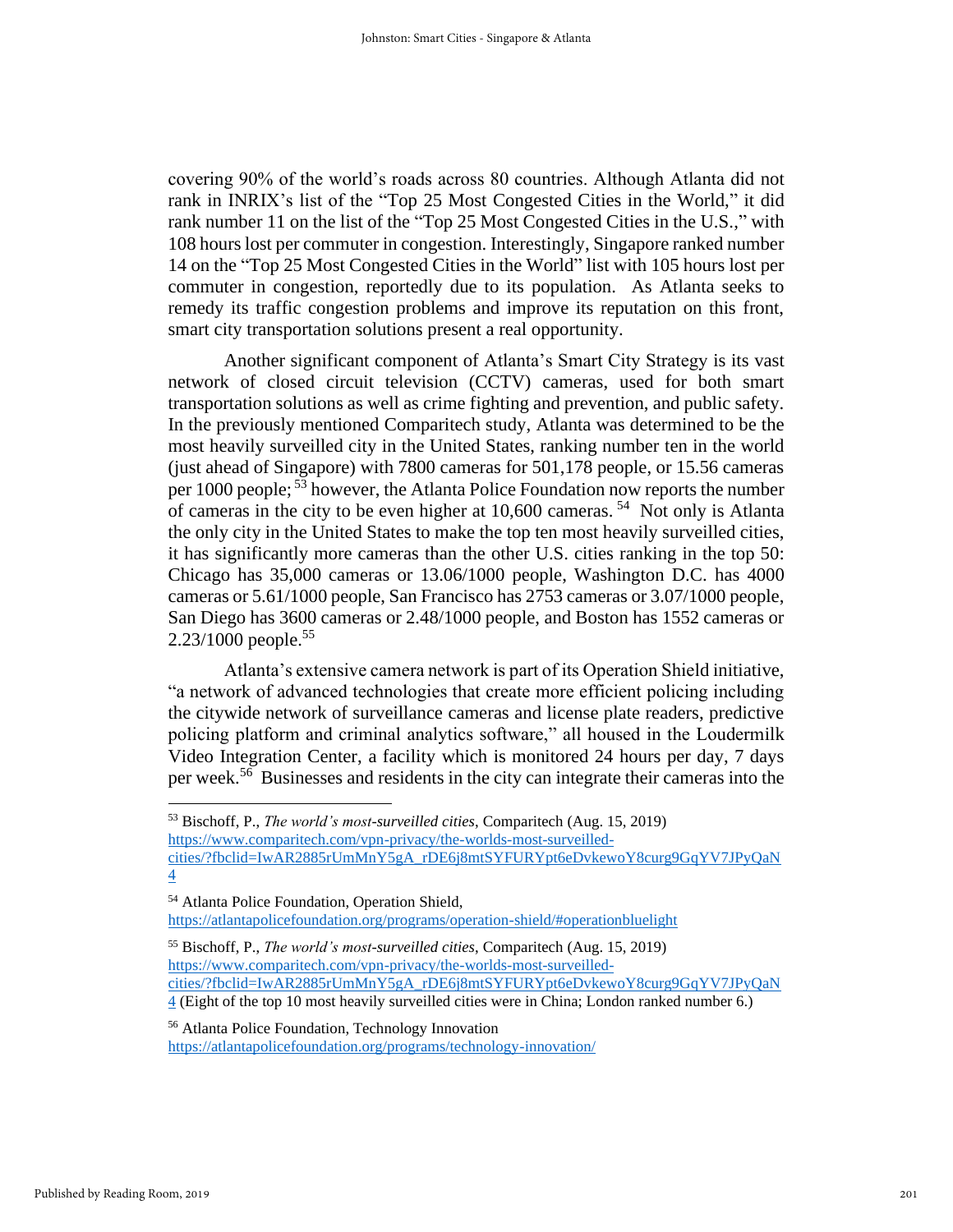network, and even purchase cameras for the network. The Atlanta Police Foundation reports that crime is down 50% in areas where cameras are installed.<sup>57</sup>

In November 2018, Delta Air Lines launched the first biometric terminal in a U.S. airport in Atlanta – considered a "blueprint for the industry."<sup>58</sup> Passengers flying directly to an international city from Hartsfield-Jackson Atlanta International Airport at Terminal F on Delta, Aeromexico, Air France-KLM, and Virgin Atlantic can now opt in to the use of facial recognition technology to streamline their checkin, TSA security, and boarding process. Passengers simply scan their passport at check-in, and then a camera takes a picture of their face, matching the images to verify identity; cameras at the other checkpoints (TSA and boarding) continue to verify identity without further use of the passport. Delta Air Lines reports that of the 2.2 million passengers departing from terminal F each year, 1.9 are Delta, Aeromexico, Air France-KLM and Virgin Atlantic customers.<sup>59</sup> While this technology is only estimated to save an average of two seconds per passenger at boarding, it is predicted to save nine total minutes of boarding time per flight.<sup>60</sup> Despite concerns over the use of facial recognition software, Delta Air Lines reports that 72% of travelers prefer the biometric terminal to standard boarding.<sup>61</sup> Delta has now expanded the biometric technology to final boarding at four additional airports – Detroit, Minneapolis-St Paul, Salt Lake City and Los Angeles.<sup>62</sup>

### **LOOKING AHEAD**

As cities seek to develop smart solutions to their problems, a lot can be learned from the approach in Singapore, which focuses on the needs of its citizens

<sup>57</sup> Atlanta Police Foundation, Operation Shield,

<https://atlantapolicefoundation.org/programs/operation-shield/#operationbluelight>

<sup>58</sup> Gailey, A., *Delta takes lead in facial recognition technology at Atlanta airport*, ATLANTA BUSINESS CHRONICLE (Nov. 29, 2018)

[https://www.bizjournals.com/atlanta/news/2018/11/29/delta-takes-lead-in-facial-recognition](https://www.bizjournals.com/atlanta/news/2018/11/29/delta-takes-lead-in-facial-recognition-technology.html)[technology.html](https://www.bizjournals.com/atlanta/news/2018/11/29/delta-takes-lead-in-facial-recognition-technology.html)

<sup>59</sup> *Id.*

<sup>61</sup> Gailey, A., *Facial recognition tech at Hartsfield-Jackson wins over most international Delta customers*, ATLANTA BUSINESS CHRONICLE (June 25, 2019) [https://www.bizjournals.com/atlanta/news/2019/06/25/facial-recognition-tech-at-hartsfield](https://www.bizjournals.com/atlanta/news/2019/06/25/facial-recognition-tech-at-hartsfield-jackson-wins.html)[jackson-wins.html](https://www.bizjournals.com/atlanta/news/2019/06/25/facial-recognition-tech-at-hartsfield-jackson-wins.html)

<sup>62</sup> Gailey, A., *Delta expands facial recognition technology to 4 airports*, ATLANTA BUSINESS CHRONICLE (Sept. 9, 2019) [https://www.bizjournals.com/atlanta/news/2019/09/09/delta-expands](https://www.bizjournals.com/atlanta/news/2019/09/09/delta-expands-facial-recognition-technology.html)[facial-recognition-technology.html](https://www.bizjournals.com/atlanta/news/2019/09/09/delta-expands-facial-recognition-technology.html)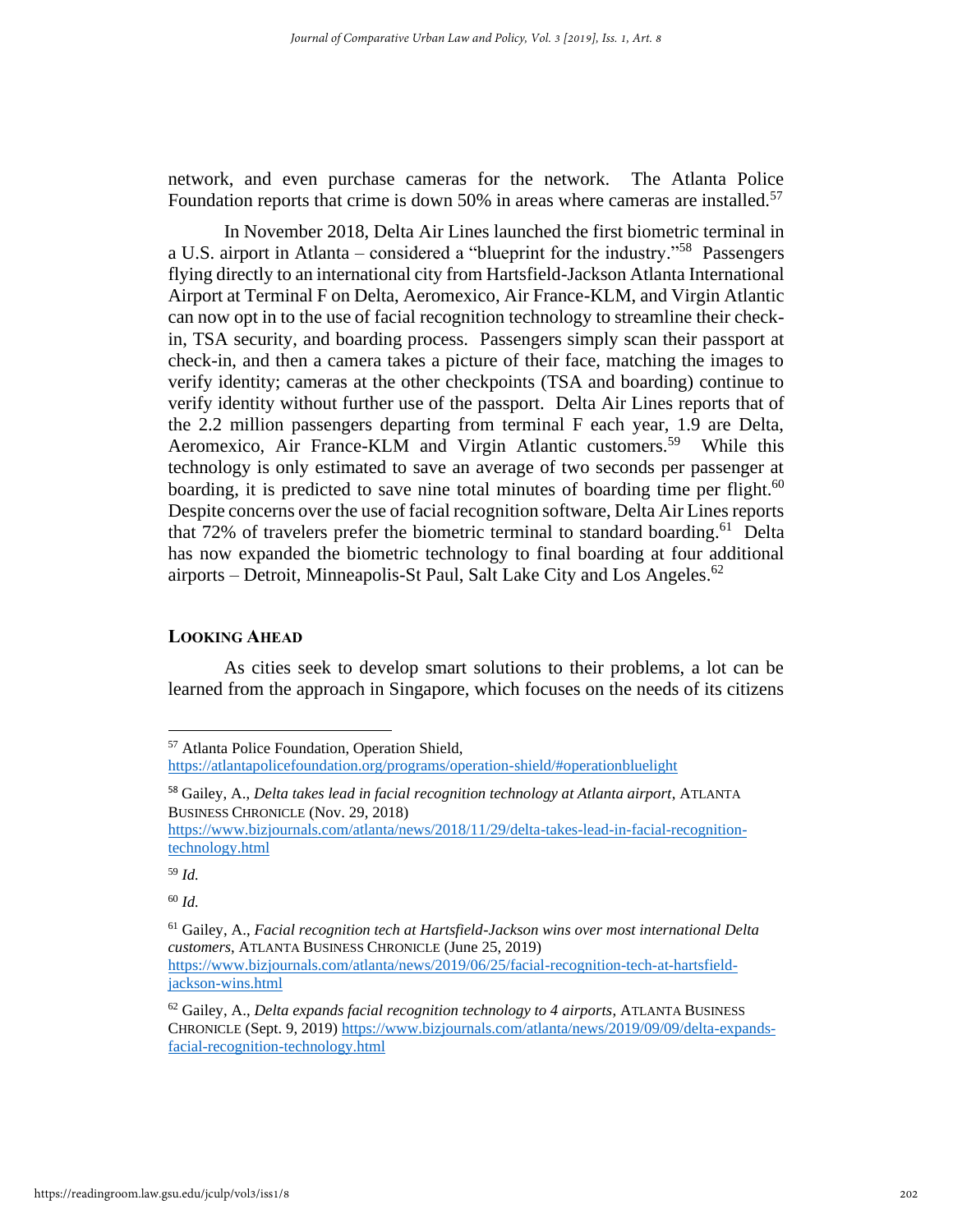foremost. As Jacqueline Poh, managing director of the Infocomm Development Authority of Singapore, stated in Sidewalk Talk, the blog associated with Alphabet company Sidewalk Lab, "We wanted to go a bit beyond the idea of the city as a machine — of 'smart' being applied to the city alone."<sup>63</sup> "If we wanted to be a citizen-centric, business-centric, smart city, what really are the applications that would make sense? That would best define and improve the lives of our citizens and businesses? And then, working backwards, what are the kinds of technologies, what are the kinds of data that need to be collected and shared, and then made into tools to be able to enable that experience?"<sup>64</sup>

However, Singapore is also somewhat uniquely poised to become a smart city leader. In Singapore, citizens are less concerned about a surveillance state or the invasion of privacy than are citizens in the United States. The Singapore government reports that its research has shown citizens are willing to trade privacy for utility, predictability and transparency.<sup>65</sup> Furthermore, in a recent study of 30 countries by Boston Consulting Group, *The Citizen's Perspective on the Use of AI in Government*, Singapore was found to have a "net positive perception of AI" which the researchers state correlates to trust in the government.<sup>66</sup> Although emotional and ethical uses of AI such as in healthcare decision-making or assessing guilt or innocence in criminal proceedings was not supported by Singaporeans, AI use was supported in other contexts such as traffic optimization (44% support), machinery maintenance (42% support) and tax assessments (39% support). $67$  In February 2019, Singapore announced that it will "double down" on its investments in artificial intelligence as it seeks to "become a trusted global hub for test-bedding, deploying and scaling AI solutions."<sup>68</sup> Programs have been introduced in schools and the workforce to introduce AI to Singaporeans.

<sup>63</sup> Jaffe, E., *What smart cities can learn from Singapore's Smart Nation*, MEDIUM (Apr. 15, 2016) [https://medium.com/sidewalk-talk/what-smart-cities-can-learn-from-singapore-s-smart-nation](https://medium.com/sidewalk-talk/what-smart-cities-can-learn-from-singapore-s-smart-nation-e19a7efefa3a)[e19a7efefa3a](https://medium.com/sidewalk-talk/what-smart-cities-can-learn-from-singapore-s-smart-nation-e19a7efefa3a)

<sup>64</sup> *Id.*

<sup>65</sup> *Id.*

<sup>66</sup> Tan, M., *Trust, transparency must form pillars of Singapore's AI success*, THE BUSINESS TIMES (May 10, 2019) [https://www.businesstimes.com.sg/garage/trust-transparency-must-form-pillars](https://www.businesstimes.com.sg/garage/trust-transparency-must-form-pillars-of-singapore’s-ai-success)[of-singapore's-ai-success](https://www.businesstimes.com.sg/garage/trust-transparency-must-form-pillars-of-singapore’s-ai-success)

<sup>67</sup> *Id.*

<sup>68</sup> Kwang, K., *Singapore to 'double down' on artificial intelligence efforts, say Vivian Balakrishnan*, CHANNEL NEWS ASIA (Feb. 28, 2019) [https://www.channelnewsasia.com/news/singapore/singapore-double-artificial-intelligence-efforts](https://www.channelnewsasia.com/news/singapore/singapore-double-artificial-intelligence-efforts-balakrishnan-11298028)[balakrishnan-11298028](https://www.channelnewsasia.com/news/singapore/singapore-double-artificial-intelligence-efforts-balakrishnan-11298028)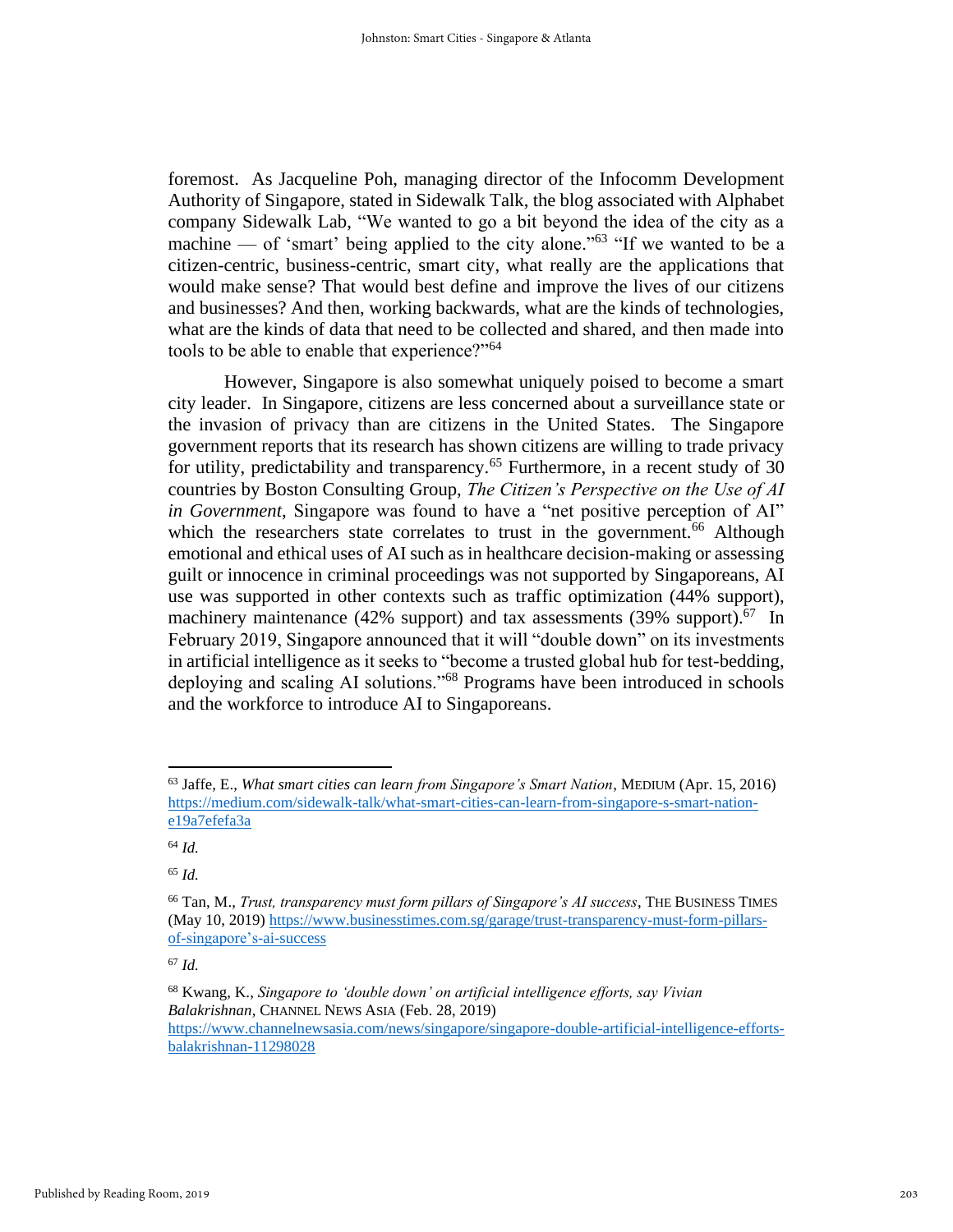In the United States, however, there is growing concern about the use of artificial intelligence with its known bias and questionable ethics by programmers. In 2018, Amazon made headlines that its AI recruitment tool was found to discriminate against female candidates; as a male dominated industry, more resumes from men were input into the system and it learned to prefer male candidates.<sup>69</sup> Amazon had been designing the tool since 2014, but ultimately scrapped it in 2017 when the bias could not be unlearned. A University of Washington study recently determined that Google's 2016 AI algorithm designed to "monitor and prevent hate speech on social media platforms and websites" was biased against black people, flagging their content twice as often because it was written in African-American Vernacular English.<sup>70</sup> A study by MIT Media Lab researcher, Joy Buolamwini, assessed the accuracy of "three leading face recognition systems — by Microsoft, IBM and Megvii of China — by classifying how well they could guess the gender of people with different skin tones."<sup>71</sup> The results were alarming. Gender recognition was 99% accurate for white men, but significant errors were revealed the darker the skin color: 7% misidentification for light skin females; 12% misidentification for darker skin males; and 35% misidentification for darker skin females.<sup>72</sup> Just last week, news broke that a subcontractor to Google was targeting the homeless and college students to collect data from dark skin people to improve its AI facial recognition algorithms.<sup>73</sup> Atlanta was among the cities where this occurred.<sup>74</sup> Reportedly, five dollar gift cards were given to participants in exchange for pictures of their faces, and in some

<sup>69</sup> Meyer, D., *Amazon Reportedly Killed an AI Recruitment System Because It Couldn't Stop the Tool from Discriminating Against Women*, FORBES (Oct. 10, 2018) <https://fortune.com/2018/10/10/amazon-ai-recruitment-bias-women-sexist/>

<sup>70</sup> Martin, N., *Google's Artificial Intelligence Hate Speech Detector Is 'Racially Biased,' Study Finds*, FORBES (Aug. 13, 2019) [https://www.forbes.com/sites/nicolemartin1/2019/08/13/googles](https://www.forbes.com/sites/nicolemartin1/2019/08/13/googles-artificial-intelligence-hate-speech-detector-is-racially-biased/#7496f63f326c)[artificial-intelligence-hate-speech-detector-is-racially-biased/#7496f63f326c](https://www.forbes.com/sites/nicolemartin1/2019/08/13/googles-artificial-intelligence-hate-speech-detector-is-racially-biased/#7496f63f326c)

<sup>71</sup> Lohr, S., *Facial Recognition Is Accurate, if You're a White Guy*, THE NEW YORK TIMES (Feb. 9, 2018) [https://www.nytimes.com/2018/02/09/technology/facial-recognition-race-artificial](https://www.nytimes.com/2018/02/09/technology/facial-recognition-race-artificial-intelligence.html)[intelligence.html](https://www.nytimes.com/2018/02/09/technology/facial-recognition-race-artificial-intelligence.html)

<sup>72</sup> *Id.*

<sup>73</sup> Wong, J., *Google reportedly targeted people with 'dark skin' to improve facial recognition*, THE GUARDIAN (Oct. 3, 2019) [https://www.theguardian.com/technology/2019/oct/03/google-data](https://www.theguardian.com/technology/2019/oct/03/google-data-harvesting-facial-recognition-people-of-color)[harvesting-facial-recognition-people-of-color](https://www.theguardian.com/technology/2019/oct/03/google-data-harvesting-facial-recognition-people-of-color)

<sup>74</sup> Nicas, J., *Atlanta Asks Google Whether it Targeted Black Homeless People*, THE NEW YORK TIMES (Oct. 4, 2019) [https://www.nytimes.com/2019/10/04/technology/google-facial-recognition](https://www.nytimes.com/2019/10/04/technology/google-facial-recognition-atlanta-homeless.html)[atlanta-homeless.html](https://www.nytimes.com/2019/10/04/technology/google-facial-recognition-atlanta-homeless.html)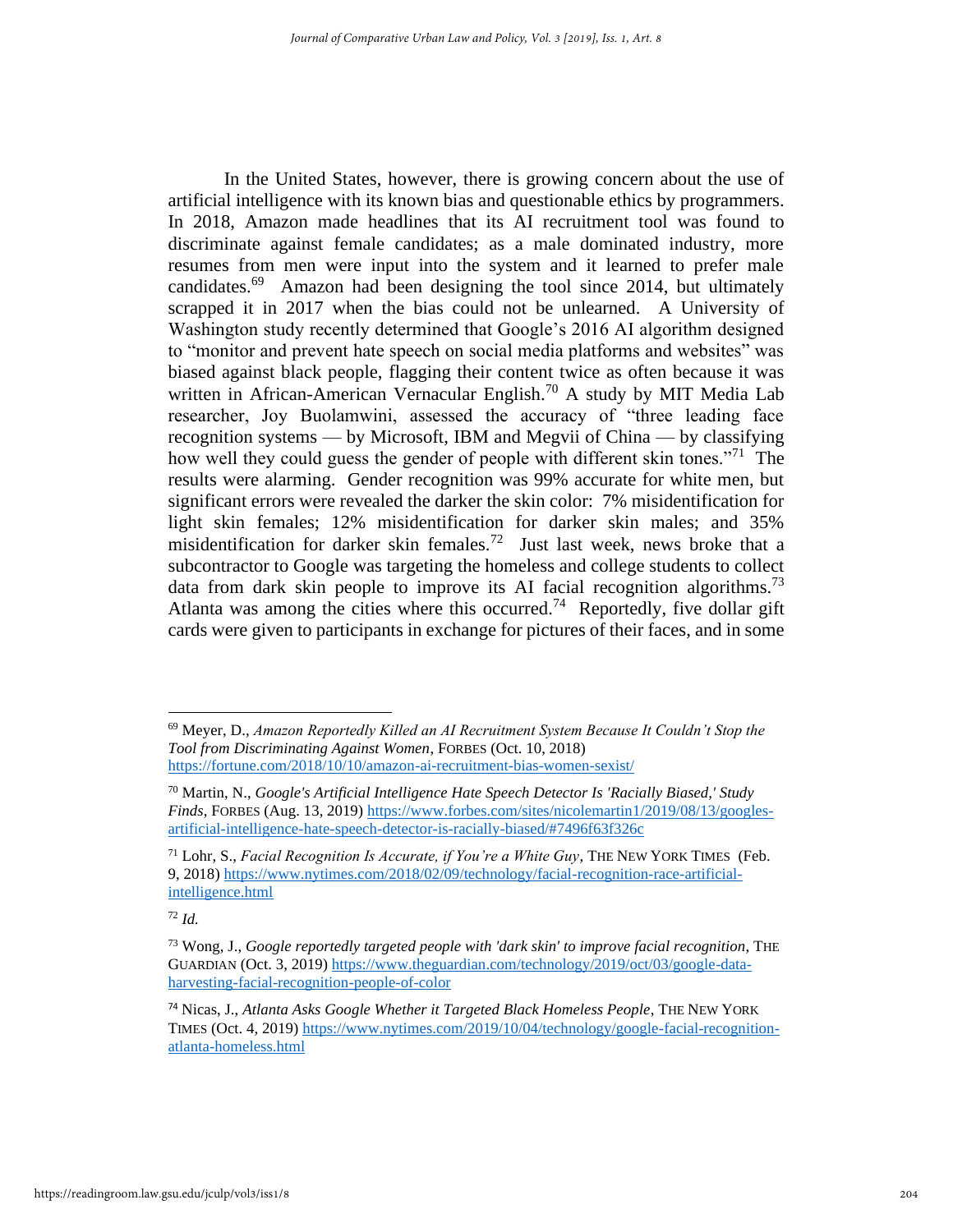cases, participants were not even aware their data was being collected for this purpose.<sup>75</sup> Google is investigating.

As more and more examples of the bias and discrimination in AI is exposed, pressure is mounting in cities across the United States to address the issue. In May 2019, San Francisco became the first city in the United States to pass an ordinance banning the police and city agencies from using facial recognition software; local businesses may still use the technology.<sup>76</sup> Somerville, Massachusetts was the second U.S. city this summer to pass an ordinance banning the use of facial recognition technology in police investigations and municipal surveillance.<sup>77</sup> Oakland, California followed suit becoming the third city to pass an ordinance banning the use of facial recognition by city departments, including the city police.<sup>78</sup> In September 2019, the California Senate voted to place a three-year moratorium on using facial recognition software in police body cameras, calling AI "not ready for prime time"; the bill is still pending full approval by the state legislature, and if passed would be largest state to pass such a ban.<sup>79</sup> New Hampshire and Oregon have already passed state laws.<sup>80</sup>

As concerns mount over the use of smart technologies in the United States and laws are increasingly passed to restrict their use, how will the competitiveness of American cities be affected? Will countries like Singapore that are rapidly moving forward with smart city solutions tailored to citizen's needs become the most attractive, most competitive cities? Will these smart cities, which offer operational efficiencies and thus "more time back" to their citizens be better

[ban-facial-recognition-body-cameras/](https://www.washingtonpost.com/technology/2019/09/12/california-could-become-largest-state-ban-facial-recognition-body-cameras/)

<sup>75</sup> *Id.*

<sup>76</sup> Harwell, D., *San Francisco becomes the first city in the U.S. to ban facial-recognition software*, THE WASHINGTON POST (May 14, 2019)

[https://www.washingtonpost.com/technology/2019/05/14/san-francisco-becomes-first-city-us-ban](https://www.washingtonpost.com/technology/2019/05/14/san-francisco-becomes-first-city-us-ban-facial-recognition-software/)[facial-recognition-software/](https://www.washingtonpost.com/technology/2019/05/14/san-francisco-becomes-first-city-us-ban-facial-recognition-software/)

<sup>77</sup> Wu, S., *Somerville City Council passes facial recognition ban*, BOSTON GLOBE (June 27, 2019) [https://www.bostonglobe.com/metro/2019/06/27/somerville-city-council-passes-facial](https://www.bostonglobe.com/metro/2019/06/27/somerville-city-council-passes-facial-recognition-ban/SfaqQ7mG3DGulXonBHSCYK/story.html)[recognition-ban/SfaqQ7mG3DGulXonBHSCYK/story.html](https://www.bostonglobe.com/metro/2019/06/27/somerville-city-council-passes-facial-recognition-ban/SfaqQ7mG3DGulXonBHSCYK/story.html)

<sup>78</sup> Ravani, S., *Oakland bans use of facial recognition technology, citing bias concerns*, SAN FRANCISCO CHRONICLE (July 17, 2019) [https://www.sfchronicle.com/bayarea/article/Oakland](https://www.sfchronicle.com/bayarea/article/Oakland-bans-use-of-facial-recognition-14101253.php)[bans-use-of-facial-recognition-14101253.php](https://www.sfchronicle.com/bayarea/article/Oakland-bans-use-of-facial-recognition-14101253.php)

<sup>79</sup> Thebault, R., *California could become the largest state to ban facial recognition in body cameras*, THE WASHINGTON POST (Sept. 11, 2019) [https://www.washingtonpost.com/technology/2019/09/12/california-could-become-largest-state-](https://www.washingtonpost.com/technology/2019/09/12/california-could-become-largest-state-ban-facial-recognition-body-cameras/)

<sup>80</sup> Martin, N., *The major concerns around facial recognition technology*, FORBES (Sept. 25, 2019) [https://www.forbes.com/sites/nicolemartin1/2019/09/25/the-major-concerns-around-facial](https://www.forbes.com/sites/nicolemartin1/2019/09/25/the-major-concerns-around-facial-recognition-technology/#6d8a7a2b4fe3)[recognition-technology/#6d8a7a2b4fe3](https://www.forbes.com/sites/nicolemartin1/2019/09/25/the-major-concerns-around-facial-recognition-technology/#6d8a7a2b4fe3)